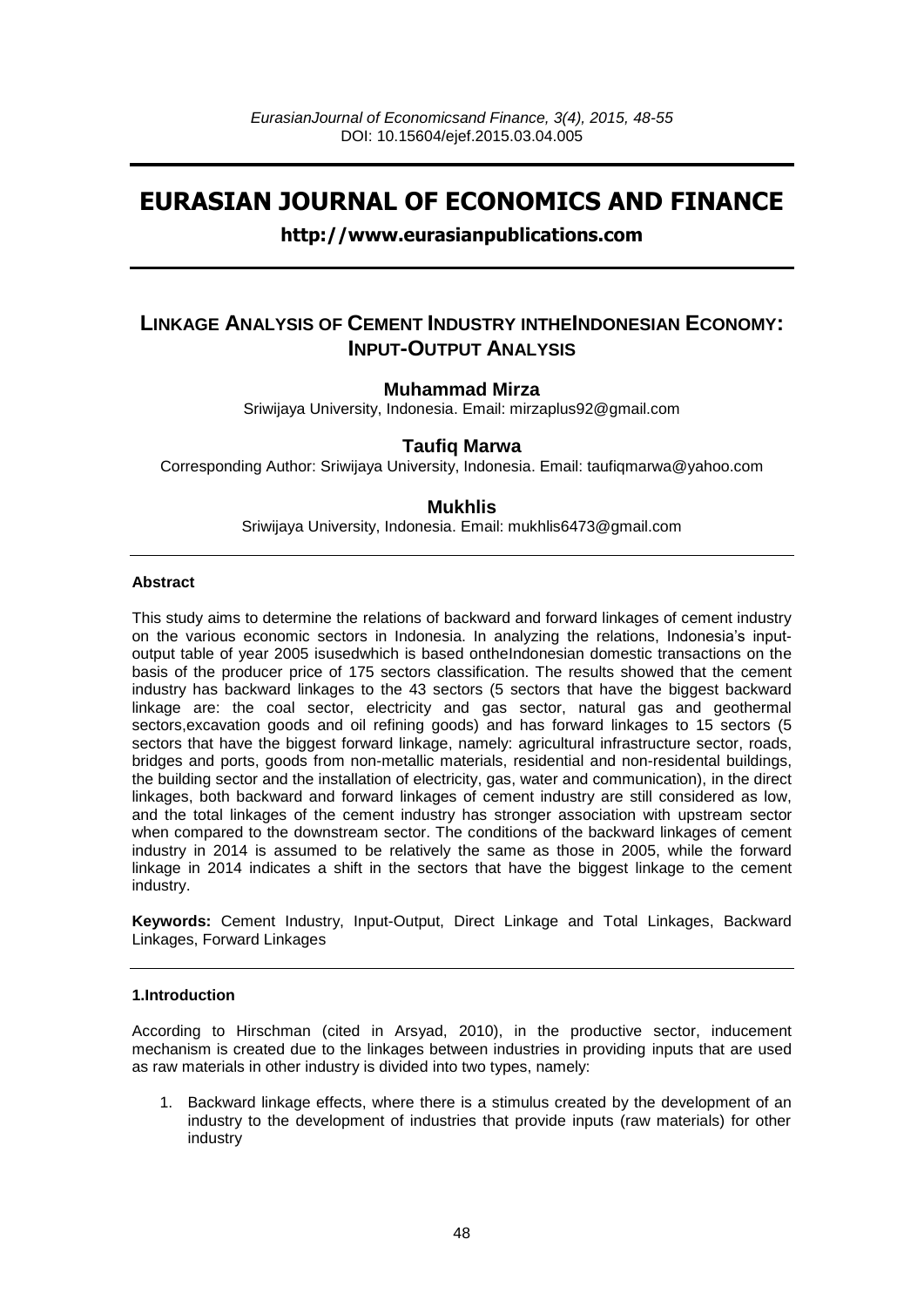2. Forward linkage effects, where there is a stimulus created by the development of an industry to another industries which used the former industry's product as their inputs (raw materials)

According to Arsyad (2010) and Davies and Lyons (1991), the rapid growth of one or more industry can induce the expansion of other industries related to the first growing sector industry. These linkages can be in the form of backward linkage, for example, cement industry can induce the development in coal production or natural gas and geotherrmal sectors that are needed in cement industry. Another form of the linkage is forward linkages in which the growth of domestic cement indsutry can induce the investment in infrastructure sector, roads, bridges and port, the building sector, etc.

#### **2. Problem Formulation**

Therefore, it can be concluded that the main reseach problem in this study is: how the backward and forward linkages in Indonesia's cement industry are related to its economic sectors.

#### **3. Study Objectives**

Based on the problem formulation, the objective of this study is as follows: to examine the relationship between backward and forward linkages of cement industry in Indonesia to its economic sectors.

#### **4. Literature Review 4.1.Direct Linkage**

To analyse the direct linkage of one sector to other economic sectors in Indonesia, analytical techniques that can be used according to Nazara (2005), Purnomo and Istiqomah (2008), and Herlina *et al.* (2011) are as follows:

#### *a. Direct backward linkage*

Direct backward linkage shows the increase per unit of the total demand as the result of a particular sector to the sectors that provide input for them. Direct backward linkage is shown by technology matrix A and formulised as follows:

$$
B(d)_j = \sum_{i=1}^n a_{ij}
$$
  
Where,  

$$
B(d)_j
$$
 : Direct backward linkage  

$$
a_{ij}
$$
 : Coefficient matrix technology A

*b. Direct forward linkage*

Direct forward linkage shows the increase per unit of the total demand as the result of a particular sector to other sectors that use the its output as their inputs.The direct forward linkage is shown by matrix technology A and formulized as follows:

$$
F(d)_i = \sum_{j=1}^n a_{ij}
$$
  
Where,  
 $F(d)_i$  : Direct forward linkage  
 $a_{ij}$  : Coefficient matrix technology A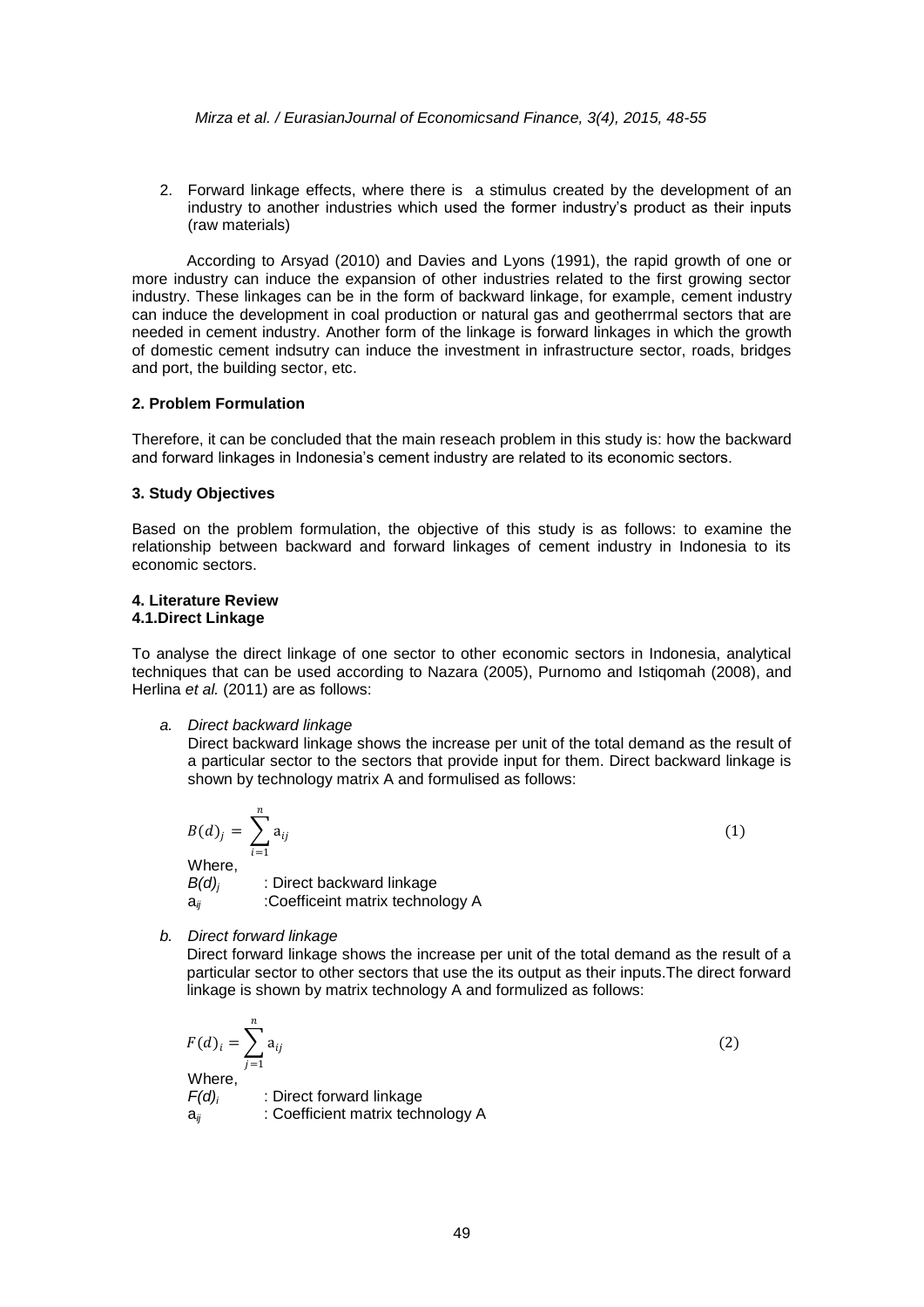#### **4.2. Total Linkage**

To analyse total linkage on a particular sector to another economic sectors in Indonesia, according to Nazara (2005), analytical techniques that can be used are:

*a. Total backward linkage*

Backward linkage does not only have direct effect but also indirect effect from additional output (exogenously).Total backward linkage, which include the effects of direct and indirect effects of backward linkages is indicated by the inverse matrix of Leontief and formulated as follows :

$$
B(d + i)_j = \sum_{i=1}^n \alpha_{ij}
$$
  
Where,  

$$
B(d + i)_j
$$
: Total backward linkage  

$$
\alpha_{ij}
$$
: Coefficient of inverse matrix of Leontief

*b. Total forward linkage*

Forward linkage does not only have direct effect but also indirect effect from additional output (exogenously).Total forward linkage, which include the effects of direct and indirect effects of forward linkages is indicated by the inverse matrix of Leontief and formulated as follows :

$$
F(d + i)_i = \sum_{j=1}^{n} \alpha_{ij}
$$
  
Where,  

$$
F(d + i)_i
$$
: Total forward linkage  

$$
\alpha_{ij}
$$
: Coefficient of inverse matrix of Leontief

#### **4.3. Research Framework**



#### **Figure 1. Research Framework**

It can be seen from Figure 1, in backward linkage, the growth of cement industry will pull the upstream sector that provided the input to grow. While in forward linkage, the growth of cement industry will induce downstream industry to develop as well.

#### **5. Research Methods 5.1. Sources of Data**

Secondary data from the Central Bureau of Statistics (BPS) Indonesia is used in this research. This data is in form of input-output table Indonesia in 2005 based on domestic transaction of basic producer price with the classification of 175 sectors.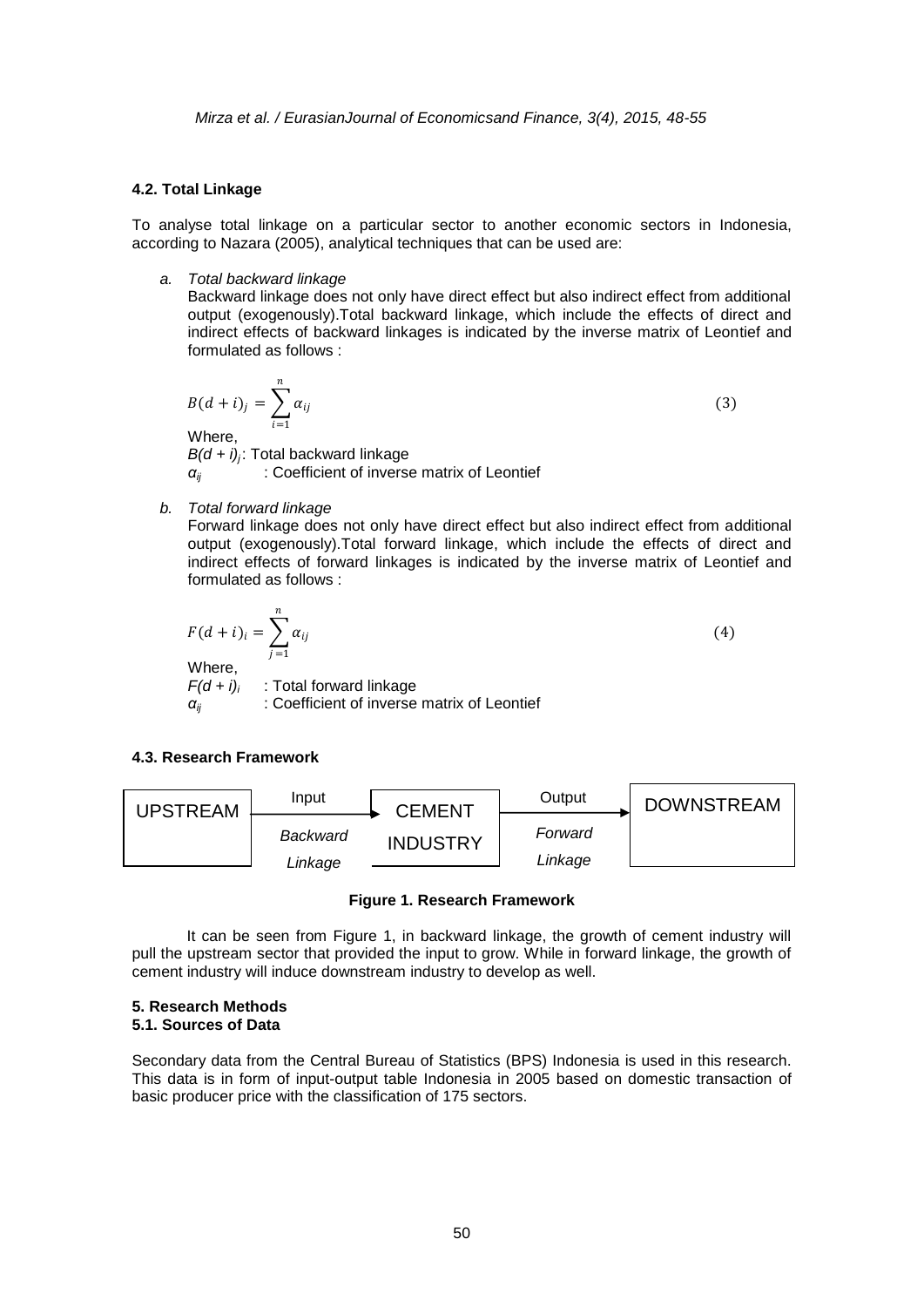#### **5.2. Analytical Techniques**

According to Nazara (2005) and Suryani (2013) in the context of input-output, the movement or flow of goods among the sectors occurs, for example, from sector i to sector j and there is also a possibility of flow of goods within its own sector which is known as intrasector movement. In other words, it can be said that there is a movement from sector i to sector j, where i=j. For instance, the fuel which is the output from oil refining sector, can be used as the input in the process of oil refining itself. Another example is that output of agricultural sector can be used as seed for the next planting. Supposed the total output of sector*i* is noted as *X<sup>i</sup>*, while the transaction value from sector*i* to sector*j* is noted as*zij*, and total demand of the last sector is*i* is noted as  $Y_i$ . Therefore,  $X_i = Z_{i1} + Z_{i2} + ... + Z_{in} + Y_i$ .

In input-output table, coefficient from technology matrix A (a*ij*) is presented in coefficient input-output domestic table on basic producer price. Coefficient technology matrix A (a*ij*) is a cross-section between each sectors. As an ilustration in backward linkage,  $a_{23} = 0.32$  shows that to produce 1 million output of sector 3, 0.32 million rupiah input from sector 2 is needed. Furthermore, in forward linkage,  $a_{23} = 0.32$  shows that to produce 1 million rupiah output of sector 2, 0.32 million input from sector 3 is needed.

Coeffient inverse matrix Leontief Leontief (*αij*) is also presented in multiplier matrix table (I-A d ) -1 domestic on basic producer price. Coefficient matrix technology A (*αij*) is a cross-section of each sectors. In total backward linkage,  $\alpha_{23} = 0.32$  means if there is an increase of 1 million demand in sector 3, there will be a growth of output in sector 2 of 0.32 million. Furthermore, in forward linkage,  $\alpha_{23} = 0.32$  indicates if if there is an increase of 1 million demand in sector 2, there will be a growth of output in sector 3 of 0.32 million.

#### **6. Results and Discussion 6.1. Direct Linkage 6.1.1. Direct Backward Linkage**

Direct backward linkage shows the increase per unit of the total demand as the result of a particular sector to the sectors that provide input for them. Direct backward linkage is shown in the technology matrix A (Nazara, 2005).

| No. | Code                                                           | Sector                     | Coefficient | %    |  |
|-----|----------------------------------------------------------------|----------------------------|-------------|------|--|
| 1   | 35                                                             | Coal                       | 0,17397     | 32,7 |  |
| 2   | 142                                                            | <b>Electricity and Gas</b> | 0,08416     | 15,8 |  |
| 3   | 37                                                             | Natural gas and Geothermal | 0,08063     | 15,2 |  |
| 4   | 48                                                             | Excavation goods           | 0,05101     | 9,6  |  |
| 5   | 104                                                            | Oil refining goods         | 0,03645     | 6,9  |  |
|     | 0,5321<br><b>Total Direct Backward Linkage Cement Industry</b> |                            |             |      |  |
|     | <b>Source:</b> Central Bureau of Statistics Indonesia (2008a). |                            |             |      |  |

| Table 1. Five Economic Sectors with Direct Backward Linkage to Cement Industry in |
|-----------------------------------------------------------------------------------|
| Indonesia                                                                         |

Based on input-output table Indonesia 2005, there are 43 economic sectors that have direct backward linkage with cement industry. Out of these sectors, 5 sectors have the highest direct backward linkage to cement industry, namely: coal, electricity and gas, natural gas and geothermal, excavation goods and oil refining goods sector.

From Table 1, it can be seen that coal sector has the biggest coefficient of 0.17397 indicating to produce 1 million rupiah of output in cement industry, 0.17397 million rupiah of input is needed from coal sector. Furthremore, cement industry uses 32.7% input from coal industry in its production process.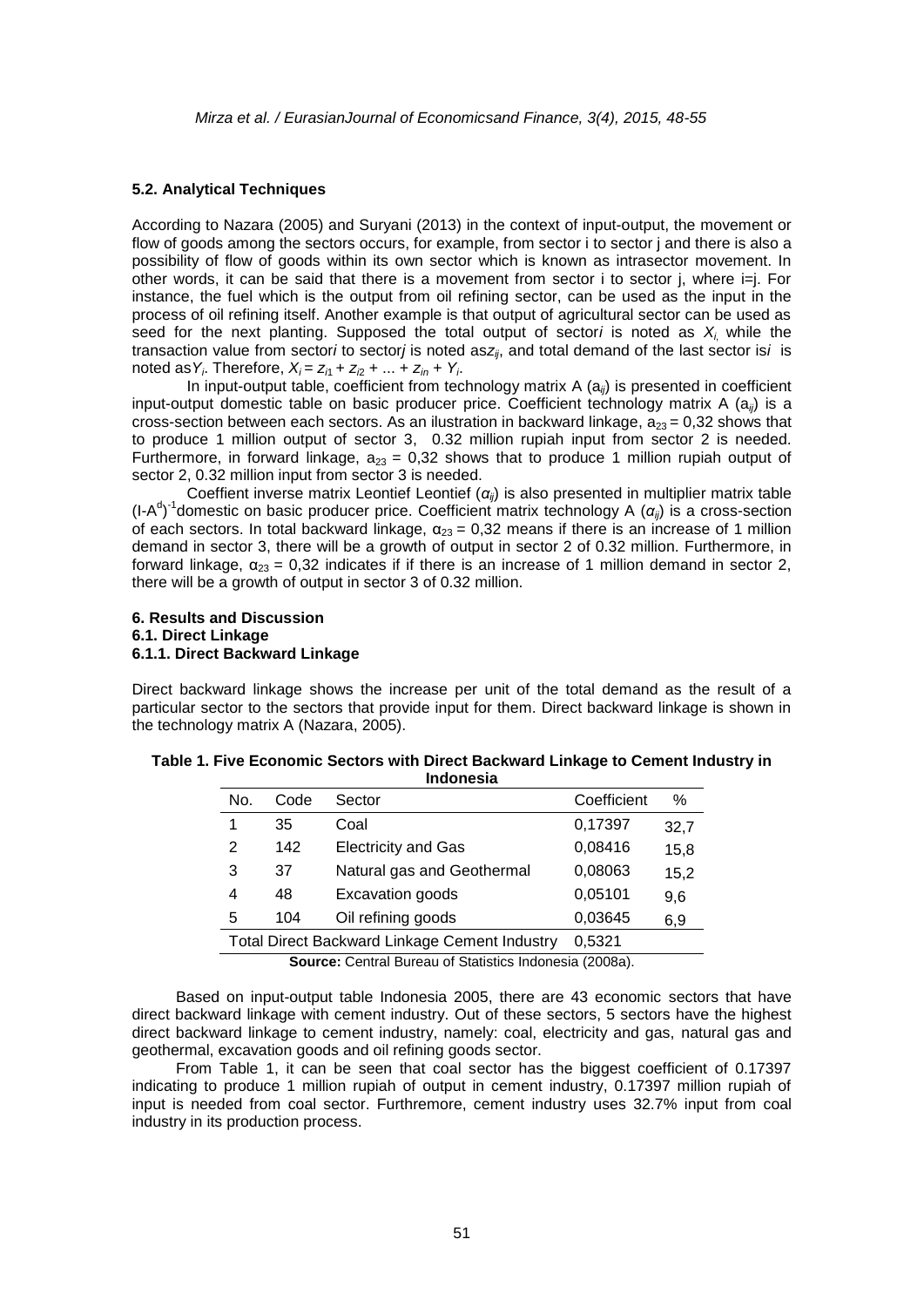#### **6.1.2. Direct Forward Linkage**

Direct forward linkage shows the increase per unit of the total demand as the result of a particular sector to other sectors that use the its output as their inputs. The direct forward linkage is shown by matrix technology A (Nazara, 2005).

| Table 2. Five Economic Sectors with the highest Direct Forward Linkage to Cement |
|----------------------------------------------------------------------------------|
| Industry in Indonesia                                                            |

| No.                                                    | Code | Sector                                                                     | Coefficient | %    |
|--------------------------------------------------------|------|----------------------------------------------------------------------------|-------------|------|
| 1                                                      | 145  | Agricultural Infrastructure                                                | 0,06618     | 31.8 |
| 2                                                      | 146  | Roads, Bridges and Ports                                                   | 0,04677     | 22.5 |
| 3                                                      | 114  | Other goods from non-metallic materials                                    | 0.04225     | 20.3 |
| 4                                                      | 144  | Resisdential and non-residential buildings                                 | 0,02193     | 10.5 |
| 5                                                      | 147  | Buildings, and electricity, gas and water<br>installationand communication | 0,01872     | 9.0  |
| <b>Total Direct Forward Finkage to Cement Industry</b> |      |                                                                            | 0,20813     |      |
| $0.0000000$ $0.000000$                                 |      |                                                                            |             |      |

**Source:** Central Bureau of Statistics Indonesia (2008a).

Based on input-output table Indonesia 2005, there are 43 economic sectors that have direct forward linkage with cement industry. Out of these sectors, 5 sectors have the highest direct forward linkage to cement industry, namely:agricultural infrastructure, roads, bridges and ports, other goods from non-metallic materails, residental and non-residental buildings, buildings, and electricity, gas and water installation and communication.

Based on Table 2, agricultural infrasturcture sector has the highest coefficient of 0.06618 which means to produce 1 million rupiah of output in agricultural infrastructre sector, 0.17397 million rupiah of input is needed from cement industry. Furthremore, agricultural infrastructure sector uses 32.7% input from coal industry in its production process.

#### **6.2. Total Linkage 6.2.1. Total Backward Linkage**

Backward linkage does not only have direct effect but also indirect effect from additional output (exogenously). Total backward linkage, which include the effects of direct and indirect effects of backward linkages is indicated by the inverse matrix of Leontief (Nazara, 2005).

| Table3. Five Economic Sectors with Total Backward Linkage to Cement Industry in |
|---------------------------------------------------------------------------------|
| <b>Indonesia</b>                                                                |

| No.                                       | Code | Sector                     | Coefficient | ℅    |
|-------------------------------------------|------|----------------------------|-------------|------|
|                                           | 113  | Cement Industry            | 1,00228     | 59.1 |
| 2                                         | 35   | Coal                       | 0,19289     | 11.4 |
| 3                                         | 142  | <b>Electricity and Gas</b> | 0,10068     | 5.9  |
| 4                                         | 37   | Natural gas and Geothermal | 0,09112     | 5.4  |
| 5                                         | 104  | Oil Refining Goods         | 0,06939     | 4.1  |
| Total Backward Linkage to Cement Industry |      |                            | 1,69517     |      |

**Source:** Central Bureau of Statistics Indonesia (2008a).

Based on input-output table Indonesia in 2005, there are 43 economic sectors that have total backward linkage with cement industry. From these sectors, 5 sectors that have the highest total backward linkage are: cement, coal, electricity and gas, natural gas and geothermal and oil refining goods industry.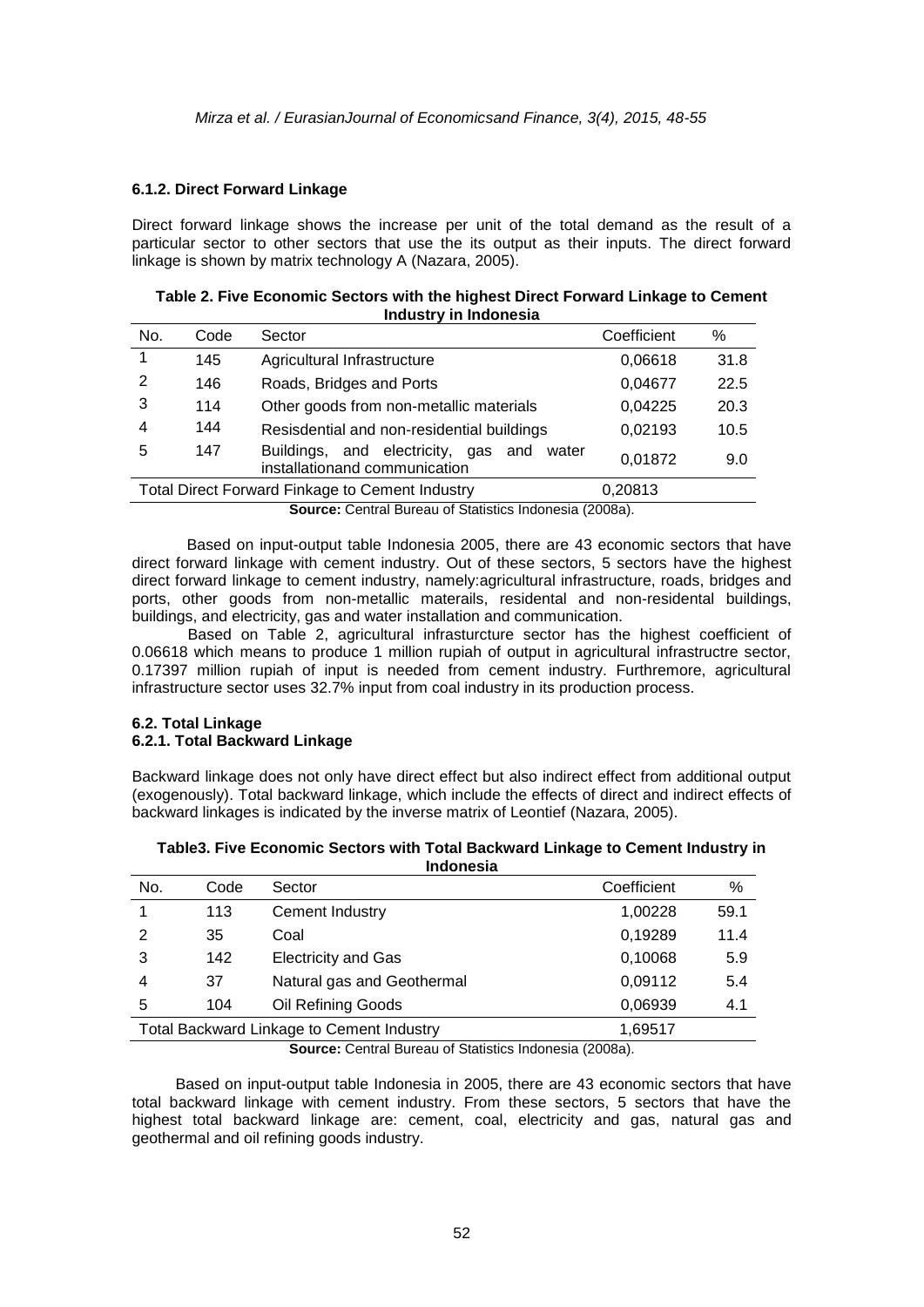#### *Mirza et al. / EurasianJournal of Economicsand Finance, 3(4), 2015, 48-55*

From Table 3, it can be seen that cement industry has the highest coefficient of 1,00228 indicating if there is 1 million rupiah increase in demand in cement industry, it will induce the output growth of cement industry of 1,00228 million rupiah. Furthermore, cement indsutry also induce its own output of 59.1%.

#### **6.2.2. Total Forward Linkage**

Forward linkage does not only have direct effect but also indirect effect from additional output (exogenously). Total forward linkage, which include the effects of direct and indirect effects of forward linkages is indicated by the inverse matrix of Leontief (Nazara, 2005).

| No.                                                        | Code | Sector                                  | Coefficient | %    |  |
|------------------------------------------------------------|------|-----------------------------------------|-------------|------|--|
|                                                            | 113  | Cement                                  | 1,00228     | 82.3 |  |
| 2                                                          | 145  | Agricultural Infrasturcture             | 0,06777     | 5.6  |  |
| 3                                                          | 146  | Roads, Bridges and Ports                | 0,04824     | 4.0  |  |
| 4                                                          | 114  | Other goods from non-metallic materials | 0,04271     | 3.5  |  |
| 5                                                          | 144  | Residental and non-residental buildings | 0,02297     | 1.9  |  |
| <b>Total Forward Linkage of Cement Industry</b><br>1,21811 |      |                                         |             |      |  |
|                                                            |      |                                         |             |      |  |

**Table 4. Five Economic Sectors with Total Forward Linkage to Cement Industry in Indonesia**

**Source:** Central Bureau of Statistics Indonesia (2008a).

Based on input-output table Indonesia in 2005, there are 43 economic sectors that have total backward linkage with cement industry. From these sectors, 5 sectors that have the highest total forward linkage are: cement industry, agricultural infrastructure, roead, bridges and ports, other goods from non-metallic materials, residential and non-residental buildings.

From Table 4, it can be seen that cement industry has the highest coefficient of 1,00228 indicating if there is 1 million rupiah increase in demand in cement industry, it will induce the output growth of cement industry of 1.00228 million rupiah.

#### **6.3. Cement Industry Linkage Relations, 2005-Present: Rationale**

Based on the backward linkage analusis of cement industry by using input-output table in 2005, it can be concluded that coal sector has the biggest backward linkage, this shows that in 2005 the main heat source of energy in cement industry in Indonesia is coal which later followed by electricity and gas, natural gas and geothermal, oil refining goods such as fuel as alternative source of heat energy to produce cement. Whereas, all types of excavation products, such as limestone, clas and sand iron which are the main materials in cement production placed fourth in the sectors with highest backward linkage after electricity and gas as well as natural gas and geothermal sector.

The current condition of direct backward linkage of cement industry in 2014 is similar with its condition in 2005, in which, coal sector, electricity and gas, natural gas and geothermal sector, excavation goods and oil refining goods are still the sectors with the biggest direct backward linkage with cement industry. This is due to the fact that the output from these sectors are being used as inputs in cement production process indicating with the increase in output produced by cement industry, there is also an increase in output from other sectors that provide inputs so, the growth in cement industry will induce the growth in other industry.

Based on the backward linkage analysis of cement industry by using input-output table in 2005, it is shown that agricultural infrastructure sector has the biggest forward linkage with cement industry compared to other industries. This indicates that in 2005, there were more development in agricultural infrastructure such as irrigation and dams compared to other infrasturctures such as roads, bridges, ports as well as residental and non-residental buildings, namely, houses and offices.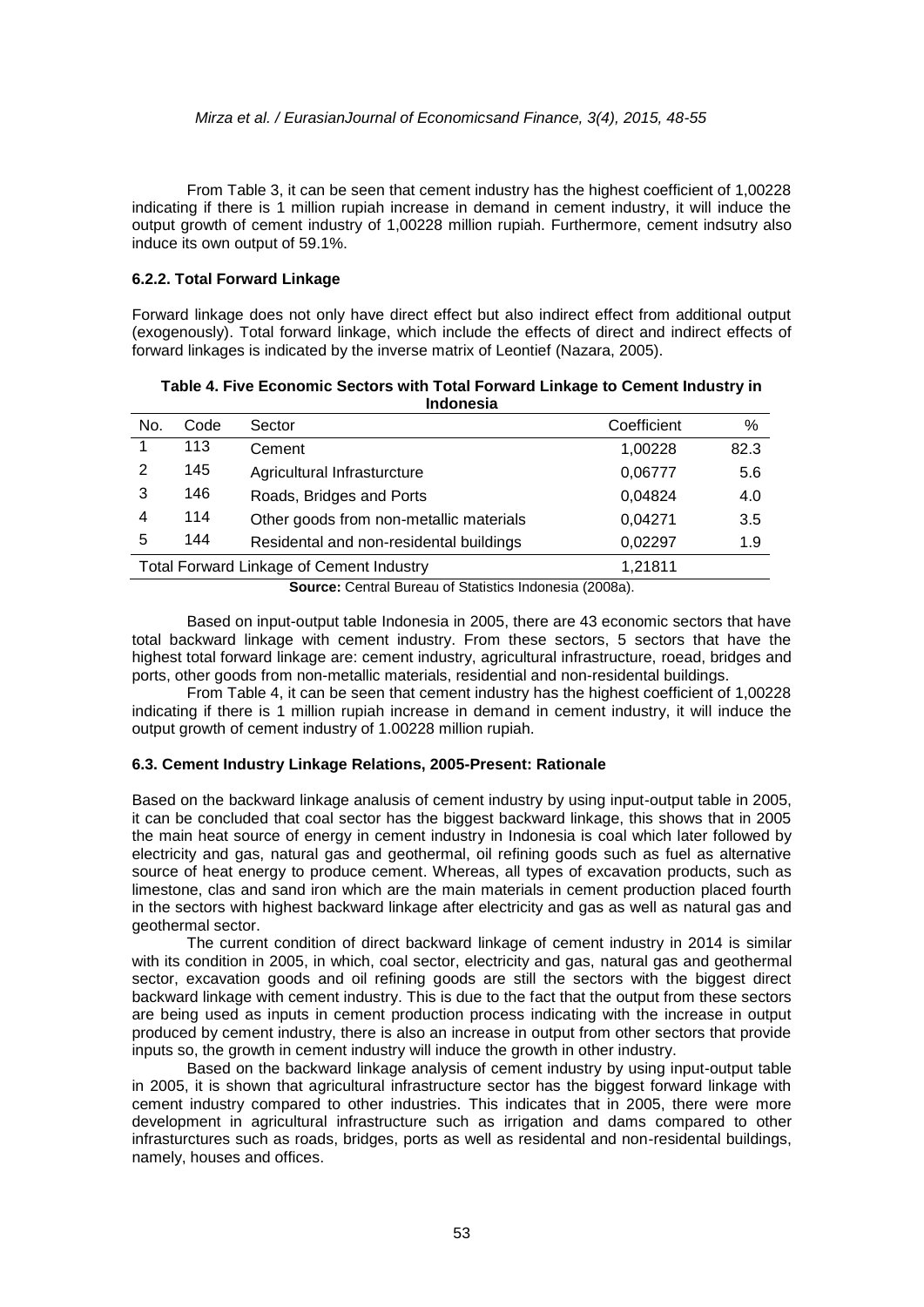These relations of linkages in cement industry happened in 2005 which is different compared to the current condition. This can be seen in Table 5 in which from 2005 to 2014, the output growth in each sectors with forward linkage to cement industry has changed.

| ZUUJ-ZU I 4    |                       |     |                       |     |                       |        |
|----------------|-----------------------|-----|-----------------------|-----|-----------------------|--------|
| Year           | Food Crops            |     | <b>Buildings</b>      |     | <b>Other Goods</b>    |        |
|                | <b>Billion Rupiah</b> | %   | <b>Billion Rupiah</b> | %   | <b>Billion Rupiah</b> | %      |
| 2005           | 125.802               | 2.6 | 103.598               | 7.5 | 3,779                 | 2.6    |
| 2006           | 129.548               | 3.0 | 112.233               | 8.3 | 3,916                 | 3.6    |
| 2007           | 133.888               | 3.4 | 121.809               | 8.5 | 3,806                 | $-2.8$ |
| 2008           | 142.000               | 6.1 | 131.009               | 7.6 | 3,770                 | $-1.0$ |
| 2009           | 149.058               | 5.0 | 140.268               | 7.1 | 3,890                 | 3.2    |
| 2010           | 151.501               | 1.6 | 150.022               | 7.0 | 4,007                 | 3.0    |
| 2011           | 154.154               | 1.8 | 159.123               | 6.1 | 4,080                 | 1.8    |
| 2012           | 158.910               | 3.1 | 170.885               | 7.4 | 4,034                 | $-1.1$ |
| 2013           | 161.925               | 1.9 | 182.118               | 6.6 | 4,005                 | $-0.7$ |
| 2014           | 164.082               | 1.3 | 194.093               | 6.6 | 4,362                 | 8.9    |
| $\overline{X}$ | 147.087               | 3.0 | 146.516               | 7.3 | 3.965                 | 1.8    |

**Table5. Growth of Food Crops Sector,Building Sector andOther Goods in Indonesia in 2005-2014**

**Source:**Central Bureau of Statistics Indonesia (2008b, 2010, 2015).

Large magnitude of increase in output of the buildings sector compared to other sectors from 2005 to 2010 shows, there is a bigger development in building sector such as the development of roads, bridges, ports, residental and non-residental buildings compared to agricultural infrastructure sector such as the development of irrigation and dams. Therefore, this indicates that in 2014 there was a shift in forward linkage in cement industry from agricultural infrasturcture in 2005 to buildings sector in 2014.

#### **7. Conclusions**

Based on the linkage analysis on cement industry on input-output table Indonesia in 2005 with 175 sectors classification, it can be concluded that cement industry has backward linkage to 43 economic sectors (5 sectors with the biggest backward linkage: coal, electricity and gas, natural gas and geothermal, excavation goods, and oil refining goods) and forward linkage to 15 economic sectors (5 sectors with the biggest forward linkage: agricultural infrastructure, roads, birdges and ports, other goods from non-metallic materials, residental and non-residental buildings, buildings and electricity, gas, water installation as well as communication).In direct linkage, cement industry is still classified as low linkage with the coefficient of direct linkage less than one. However, in direct linkage, cement industry has stronger backward linkaged compared to forward linkage. In total linkage, cement industry has stronger linkage to upstream compared to downstream, therefore, the growth of cement industry will have larger effect on upstream sectors.

The current condition of direct backward linkage of cement industry in 2014 is similar with its condition in 2005, in which, coal sector, electricity and gas, natural gas and geothermal sector, excavation goods and oil refining goods are still the sectors with the biggest direct backward linkage with cement industry. However, in forward linkage, it is believed there is a shift in cement industry from agricultural infrasturcture in 2005 to buildings sector in 2014.